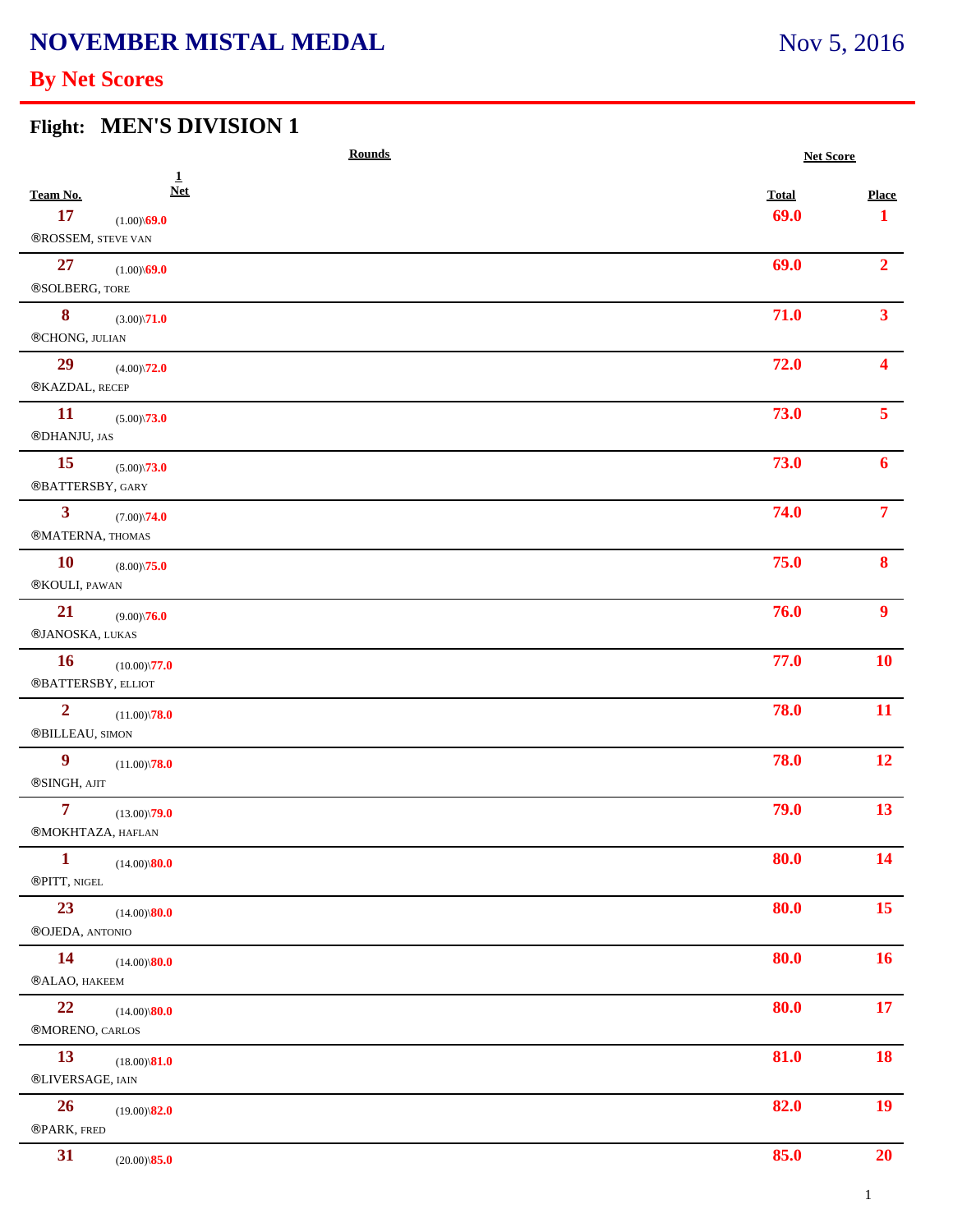## **NOVEMBER MISTAL MEDAL**

## **By Net Scores**

#### **Flight: MEN'S DIVISION 1**

| <b>Rounds</b>                                 | <b>Net Score</b> |              |
|-----------------------------------------------|------------------|--------------|
| <b>Net</b><br>Team No.<br>®DUTTA, MITRANGSHU  | <b>Total</b>     | <b>Place</b> |
| 25<br>$(20.00)\$ <b>85.0</b><br>®BORGES, ALEX | 85.0             | 21           |
| 28<br>$\angle 9,999.0$<br>®MUSTOE, CHRIS      | Withdrawn        |              |